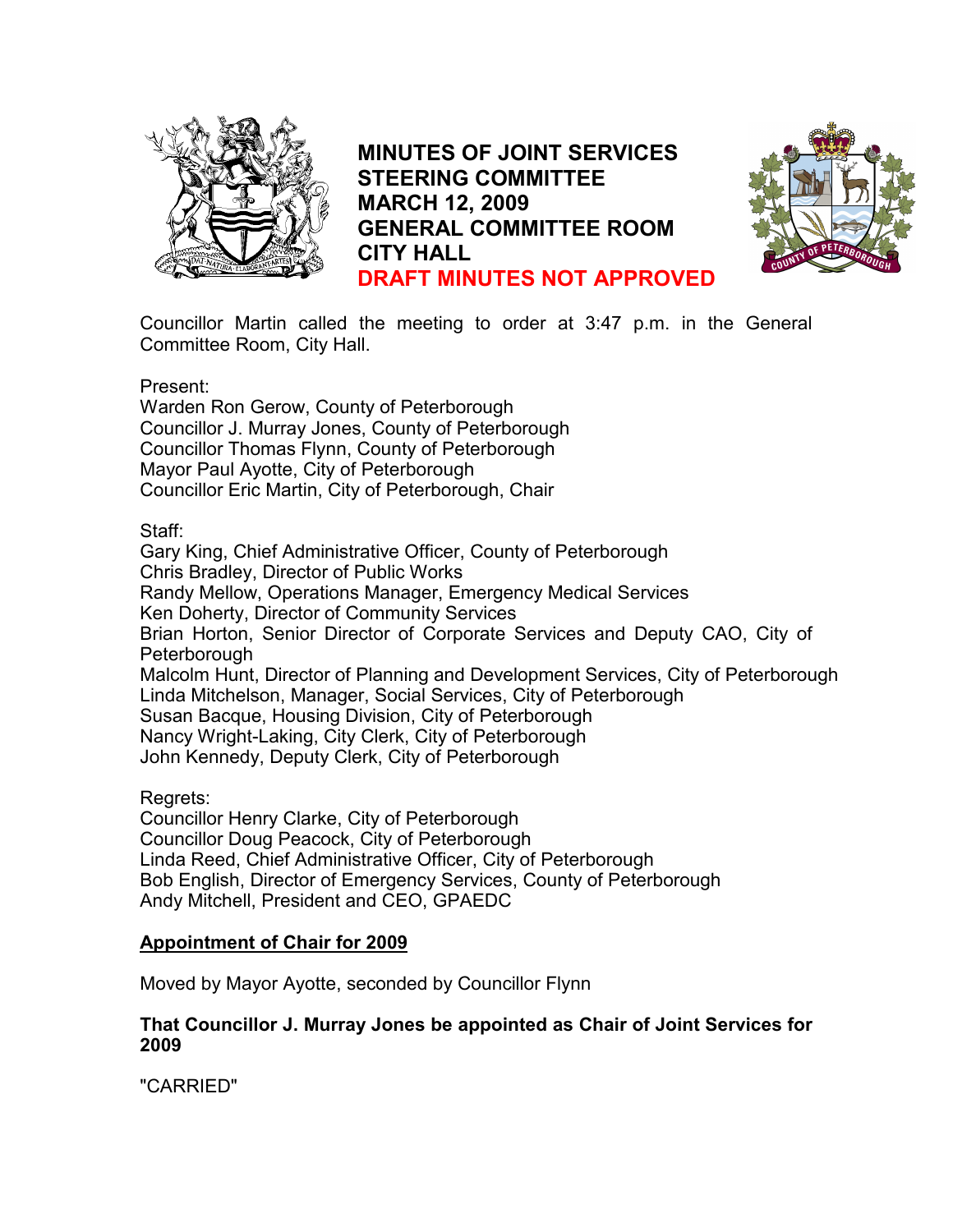# Approval of the Agenda

Moved by Mayor Ayotte, seconded by Councillor Martin

# That the agenda be approved as amended.

"CARRIED"

### Meeting Schedule for 2009

Moved by Councillor Martin, seconded by Councilor Flynn

That the Joint Services Steering Committee meeting schedule for 2009 be approved as presented.

"CARRIED"

### Minutes of Meeting of October 23, 2008

Moved by Warden Gerow, seconded by Councillor Martin

# That the minutes of the meeting of October 23, 2008, be approved as presented.

"CARRIED"

### EMS Report - County of Peterborough EMS 2009 Expenditures – 12 Hour Day Ambulance Bob English, Director, Emergency Services, County of Peterborough

Gary King, Chief Administrative Officer County of Peterborough and Randy Mellow, Operations Manager, Emergency Services presented a report regarding EMS 2009 expenditures for 12 hour day ambulance service within the County and City of Peterborough.

Moved by Warden Gerow, seconded by Councillor Martin

That Joint Services Steering Committee receive the EMS 2009 Expenditures Report for 12 Hour Day Ambulance Service within the County and City of Peterborough.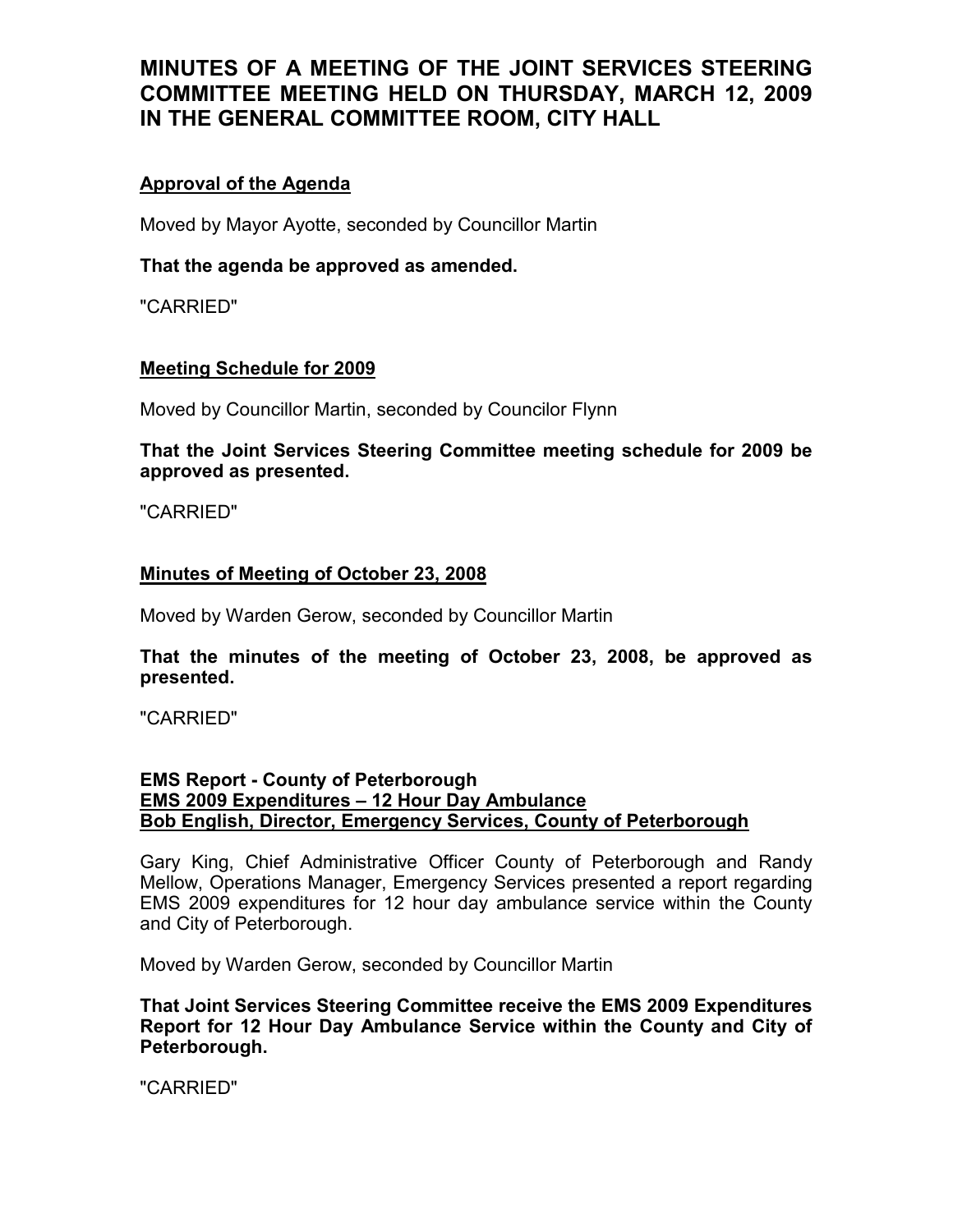# EMS Report - County of Peterborough

## Business Case for Ambulance Off-Load Funding for the Year 2009/2010 Bob English, Director, Emergency Services, County of Peterborough

Randy Mellow, Operations Manager, Emergency Services and Gary King, Chief Administrative Officer County of Peterborough presented a report regarding the EMS business case for ambulance off-load funding for the Year 2009/2010 with in the County and City of Peterborough.

Moved by Councillor Flynn, seconded by Councillor Martin

That Joint Services Steering Committee receive the EMS Report, County of Peterborough, Business Case for Ambulance Off-Load Funding for the Year 2009/2010 for information.

"CARRIED"

### Minutes for Information

AHAC (Affordable Housing Action Committee) – September 9, October 21, November 18, December 9, 2008 and January 13, 2009

Moved by Mayor Ayotte, seconded by Warden Gerow

That the AHAC (Affordable Housing Action Committee) minutes of September 9, October 21, November 18, December 9, 2008 and January 13, 2009, be received as presented.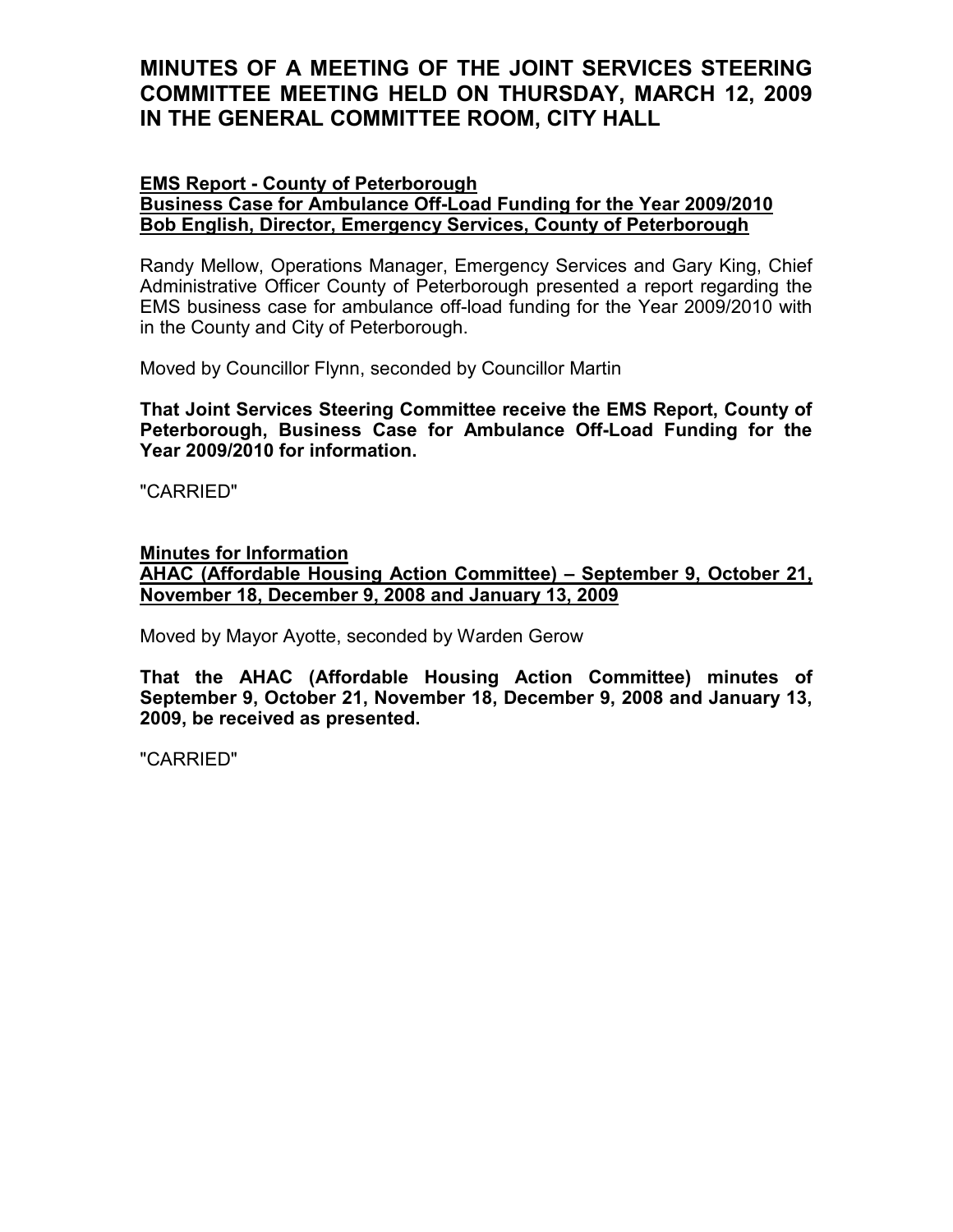#### Report PDHD-09-001 Information Report: Housing Needs of Low-income Seniors and People with a Disability Malcolm Hunt, Director of Planning and Development Services

Malcolm Hunt, Director of Planning and Development Services, City of Peterborough, introduced Mr. John Martyn from Affordable Housing Action Committee, who presented the information report.

Moved by Mayor Ayotte, seconded by Councillor Flynn

That the Joint Services Steering Committee approve the recommendation outlined in Report PLHD09-001, dated March 12, 2009, of the Director of Planning and Development Services as follows:

- a) That the presentation and report: With a Little More Help…the Housing Needs of Low-income Seniors and People with a Physical Disability be received for information.
- b) That staff review the report and consider its recommendations in developing the affordable housing strategy required to be undertaken by the City of Peterborough in 2009, under the Places to Grow Act.

"CARRIED"

# Resolution from County Council – County of Peterborough Social Services Draft Budget 2009 - City of Peterborough Ken Doherty, Director of Community Services

Ken Doherty Director of Community Services and Linda Mitchelson, Director of Social Services, City of Peterborough provided an overview of the budget.

Moved by Councillor Martin, seconded by Warden Gerow

# That the Joint Services Steering Committee receive the letter from County Council, dated March 2, 2009, for information.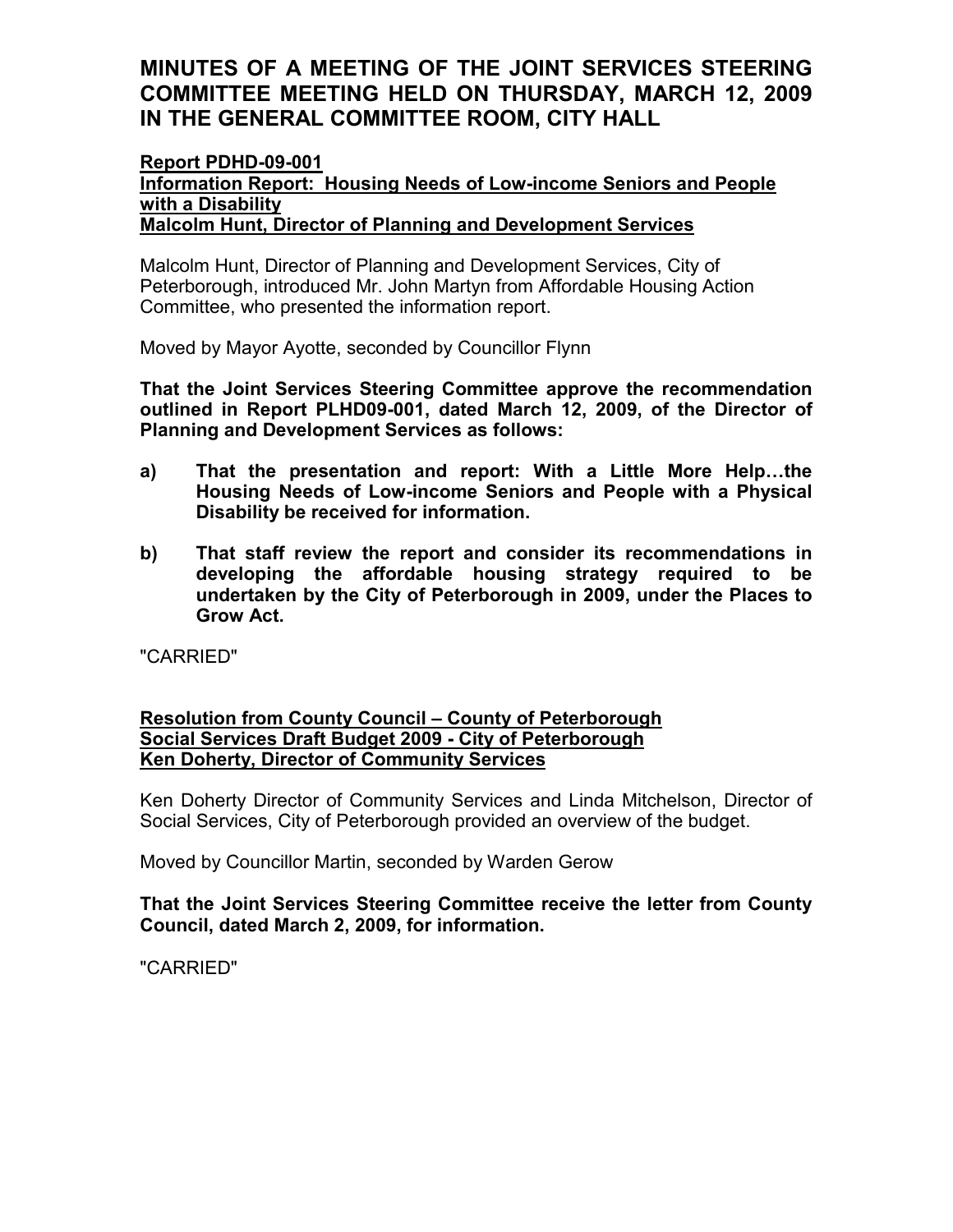#### Report CSSSJSSC09-002 Poverty Reduction Report Ken Doherty, Director of Community Services, City of Peterborough

Ken Doherty, Director of Community Services, City of Peterborough, introduced Christine Post, Peterborough County-City Health Unit, who presented the Poverty Reduction Report.

Moved by Councillor Martin, seconded by Councillor Flynn

That the Joint Services Steering Committee endorse the recommendations outlined in Report CSSSJSSC09-002 dated March 12, 2009 of the Director of Community Services as follows:

- a) That Report CSSSJSSC09-002 and a presentation by the Peterborough Poverty Reduction Committee be received for information.
- b) That a letter be sent to the AMO (Association of Municipalities of Ontario) signed by the Mayor and Warden, endorsing the position paper "Making Government Make Sense" which advocates for local flexibility in delivering provincial policies aimed at poverty reduction.
- c) That staff be encouraged to participate in local poverty initiatives as resources and work plan priorities allow.
- d) That staff be encouraged to participate with community partners to develop pilot proposals aimed at child poverty in readiness for submission to the recently announced provincial Community Opportunities Fund or other funding opportunities that may arise.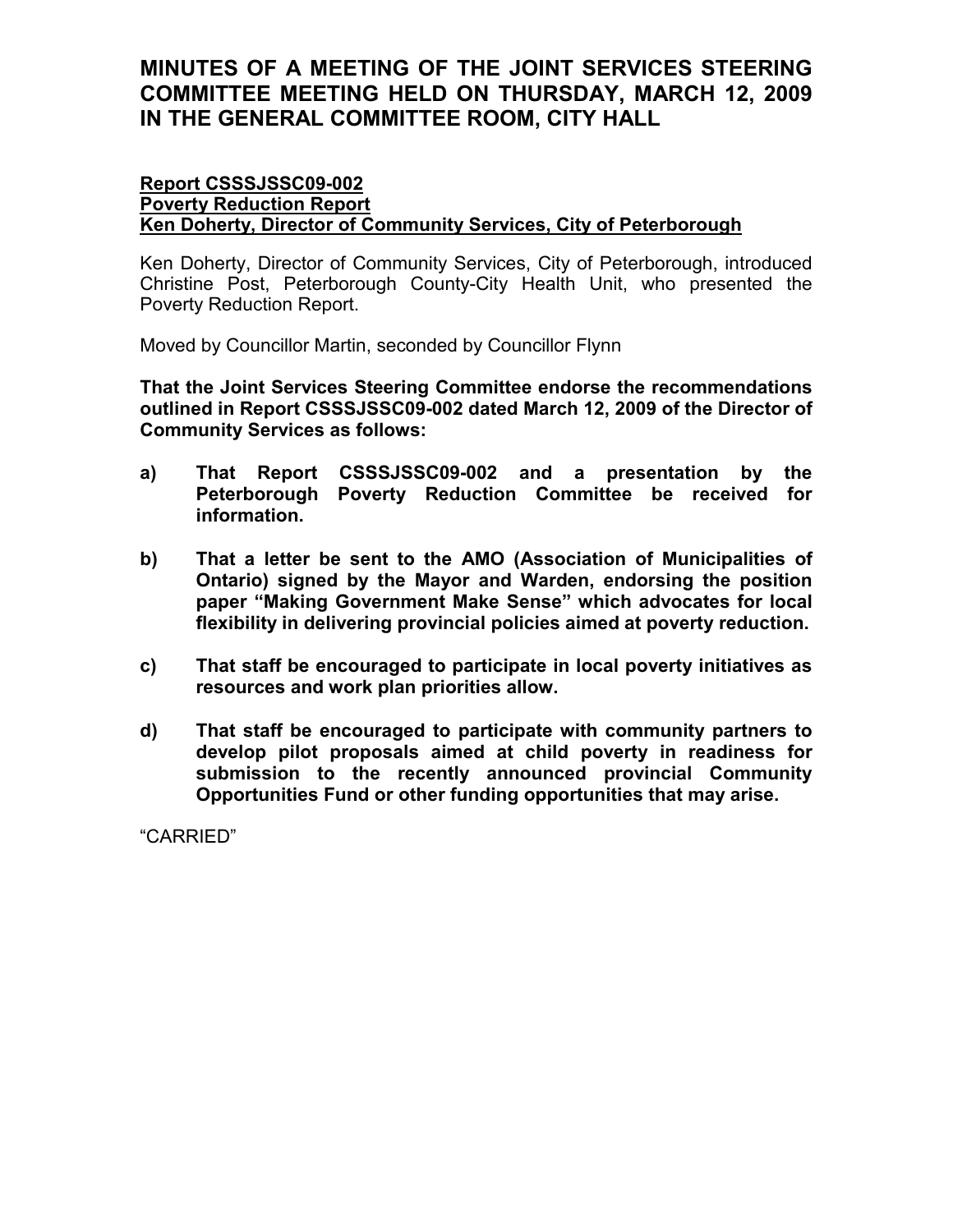### Report CSSSJSSC09-003 Client Survey Update Ken Doherty, Director of Community Services, City of Peterborough

Ken Doherty, Director of Community Services, City of Peterborough, presented the Client Survey Update.

Moved by Mayor Ayotte, seconded by Warden Gerow

That Joint Services Steering Committee endorse the recommendation outlined in Report CSSSJSSC09-003 dated March 12, 2009, of the Director of Community Services, as follows:

That the Report be received for information.

"CARRIED"

# Report CSSSJSSC09-004 Funeral Services Ken Doherty, Director of Community Services, City of Peterborough

Moved by Warden Gerow, seconded by Councillor Martin

That Joint Services Steering Committee endorses the recommendation outlined in Report CSSSJSSC09-004 dated March 12, 2009, of the Director of Community Services, as follows:

That the Report be received for information.

"CARRIED"

### Report CSSSJSSC09-005 Highlights of Social Services Program Statistics – 2008 Ken Doherty, Director of Community Services, City of Peterborough

Moved by Warden Gerow, seconded by Councillor Martin

That the Joint Services Steering Committee endorse the recommendation outlined in Report CSSSJSSC09-005 dated March 12, 2009, of the Director of Community Services, as follows:

That the Social Services Statistical Report be received for information.